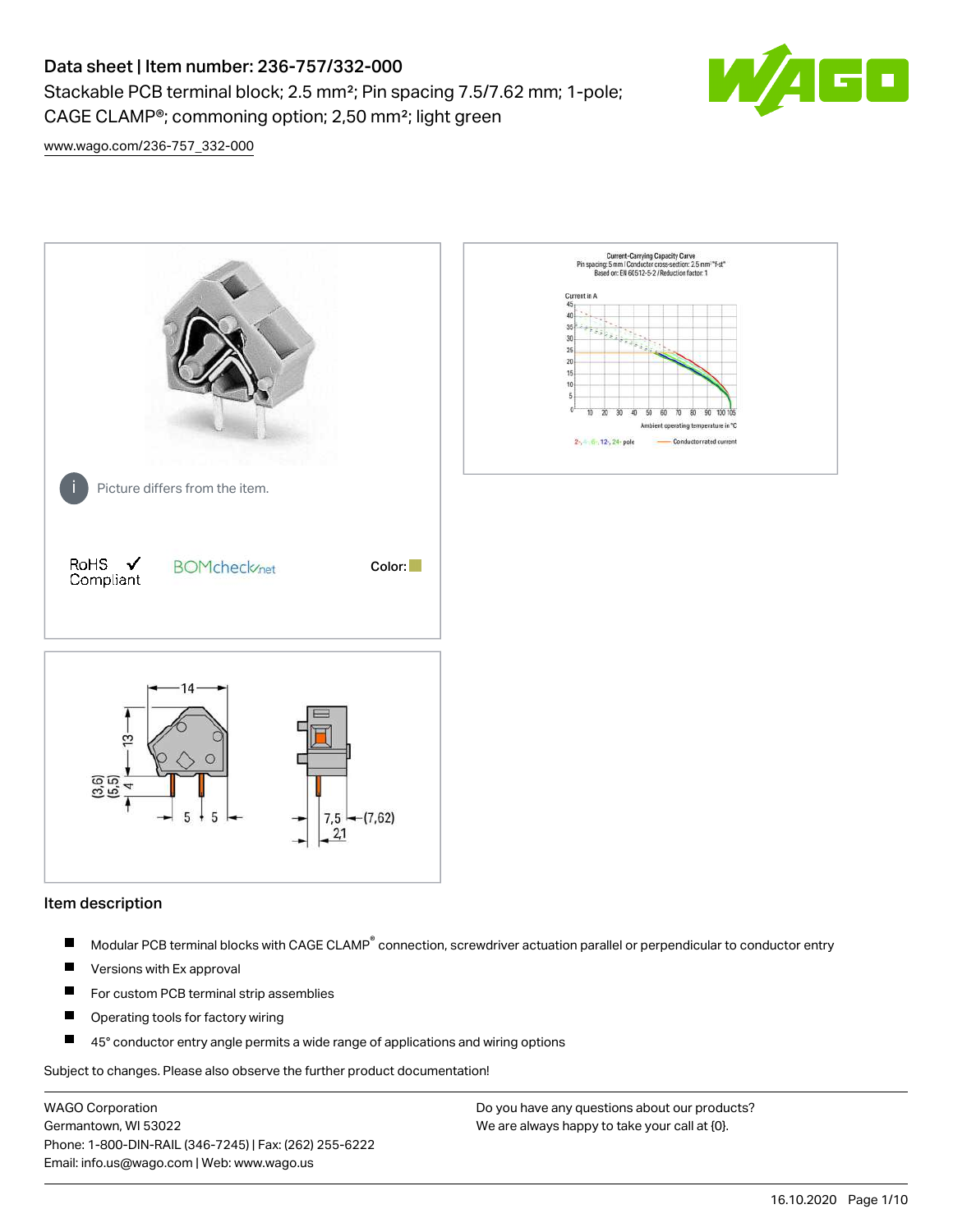

 $\blacksquare$ Set to metric or inch pin spacing by compressing PCB terminal strips or pulling them apart

# Data

## Electrical data

## Ratings per IEC/EN 60664-1

| Ratings per                 | IEC/EN 60664-1                                                        |
|-----------------------------|-----------------------------------------------------------------------|
| Rated voltage (III / 3)     | 400 V                                                                 |
| Rated surge voltage (III/3) | 6kV                                                                   |
| Rated voltage (III/2)       | 630 V                                                                 |
| Rated surge voltage (III/2) | 6 <sub>kV</sub>                                                       |
| Nominal voltage (II/2)      | 1000 V                                                                |
| Rated surge voltage (II/2)  | 6 <sub>kV</sub>                                                       |
| Rated current               | 24 A                                                                  |
| Legend (ratings)            | $(III / 2)$ $\triangle$ Overvoltage category III / Pollution degree 2 |

## Ratings per UL 1059

| Approvals per                  | UL 1059 |
|--------------------------------|---------|
| Rated voltage UL (Use Group B) | 300 V   |
| Rated current UL (Use Group B) | 15 A    |
| Rated voltage UL (Use Group D) | 300 V   |
| Rated current UL (Use Group D) | 10 A    |

## Ratings per CSA

| Approvals per                   | CSA   |
|---------------------------------|-------|
| Rated voltage CSA (Use Group B) | 300 V |
| Rated current CSA (Use Group B) | 15 A  |
| Rated voltage CSA (Use Group D) | 300 V |
| Rated current CSA (Use Group D) | 10 A  |

## Connection data

| Connection technology                           | CAGE CLAMP                              |
|-------------------------------------------------|-----------------------------------------|
| Actuation type                                  | Operating tool                          |
| Solid conductor                                 | $0.08$ 2.5 mm <sup>2</sup> / 28  12 AWG |
| Fine-stranded conductor                         | $0.082.5$ mm <sup>2</sup> / 28  12 AWG  |
| Fine-stranded conductor; with insulated ferrule | $0.251.5$ mm <sup>2</sup>               |

Subject to changes. Please also observe the further product documentation!

| WAGO Corporation                                       |
|--------------------------------------------------------|
| Germantown, WI 53022                                   |
| Phone: 1-800-DIN-RAIL (346-7245)   Fax: (262) 255-6222 |
| Email: info.us@wago.com   Web: www.wago.us             |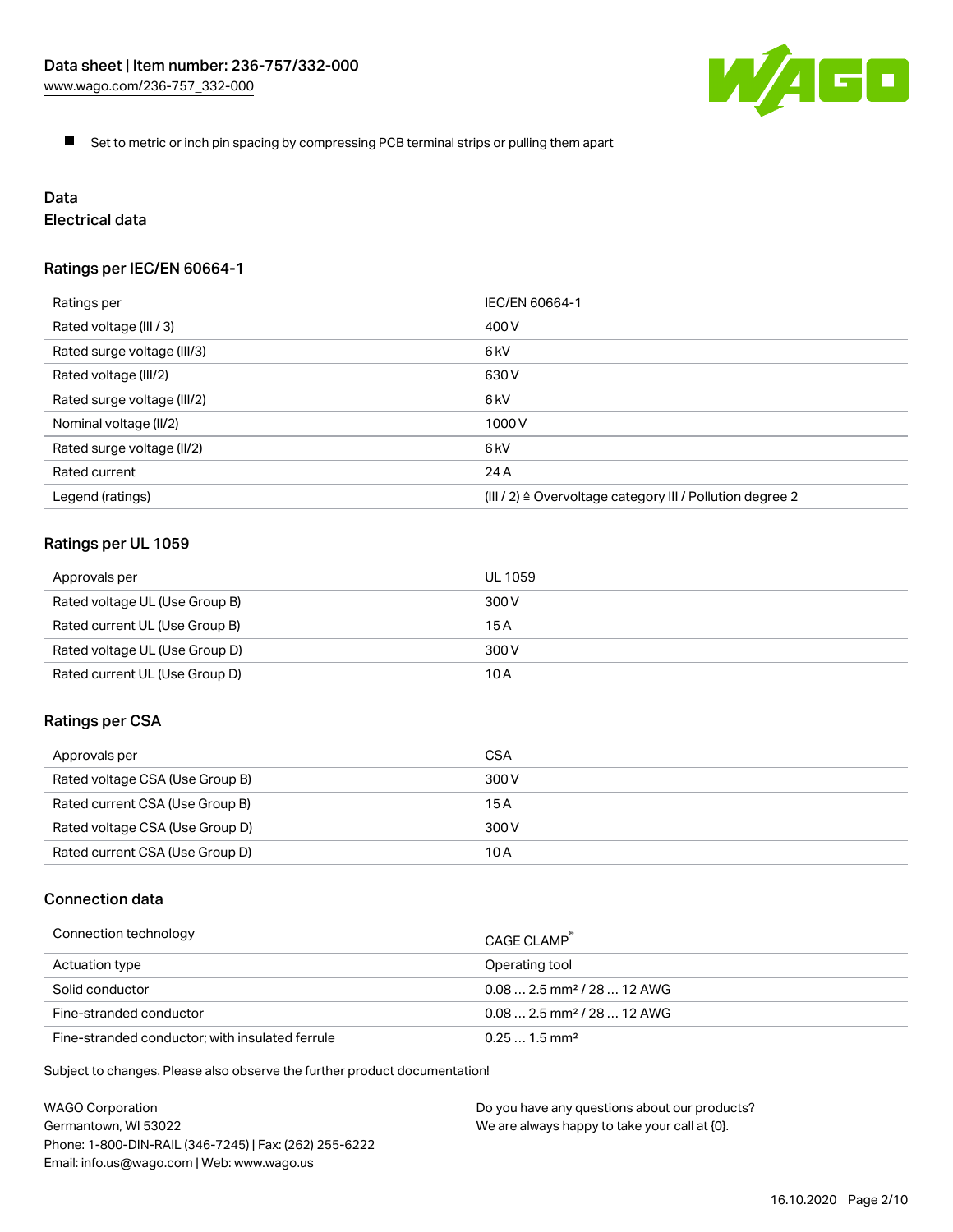[www.wago.com/236-757\\_332-000](http://www.wago.com/236-757_332-000)



| Fine-stranded conductor; with uninsulated ferrule | $0.251.5$ mm <sup>2</sup> |
|---------------------------------------------------|---------------------------|
| Strip length                                      | $56$ mm $/ 0.20.24$ inch  |
| Conductor connection direction to PCB             | 45°                       |
| Pole No.                                          |                           |
| Total number of connection points                 |                           |
| Total number of potentials                        |                           |
| Number of connection types                        |                           |
| Number of levels                                  |                           |
| Note (conductor cross-section)                    | 12 AWG: THHN, THWN        |

## Physical data

| Pin spacing                          | 7.5/7.62 mm / 0.295/0.3 inch |
|--------------------------------------|------------------------------|
| Width                                | 9.7 mm / 0.382 inch          |
| Height                               | 18.5 mm / 0.728 inch         |
| Height from the surface              | 13 mm / 0.512 inch           |
| Depth                                | 14 mm / 0.551 inch           |
| Solder pin length                    | $5.5 \,\mathrm{mm}$          |
| Solder pin dimensions                | $0.7 \times 0.7$ mm          |
| Drilled hole diameter with tolerance | 1.1 <sup>(+0.1)</sup> mm     |

## PCB contact

| PCB contact                         | THT                                 |
|-------------------------------------|-------------------------------------|
| Solder pin arrangement              | within the terminal block (in-line) |
| Number of solder pins per potential |                                     |

## Material Data

| Color                       | light green                           |
|-----------------------------|---------------------------------------|
| Material group              |                                       |
| Insulation material         | Polyamide (PA66)                      |
| Flammability class per UL94 | V <sub>0</sub>                        |
| Clamping spring material    | Chrome nickel spring steel (CrNi)     |
| Contact material            | Electrolytic copper $(E_{\text{Cl}})$ |
| Contact plating             | tin-plated                            |
| Fire load                   | 0.018 MJ                              |
| Weight                      | 1.1 <sub>g</sub>                      |

Subject to changes. Please also observe the further product documentation!

| <b>WAGO Corporation</b>                                | Do you have any questions about our products? |
|--------------------------------------------------------|-----------------------------------------------|
| Germantown, WI 53022                                   | We are always happy to take your call at {0}. |
| Phone: 1-800-DIN-RAIL (346-7245)   Fax: (262) 255-6222 |                                               |
| Email: info.us@wago.com   Web: www.wago.us             |                                               |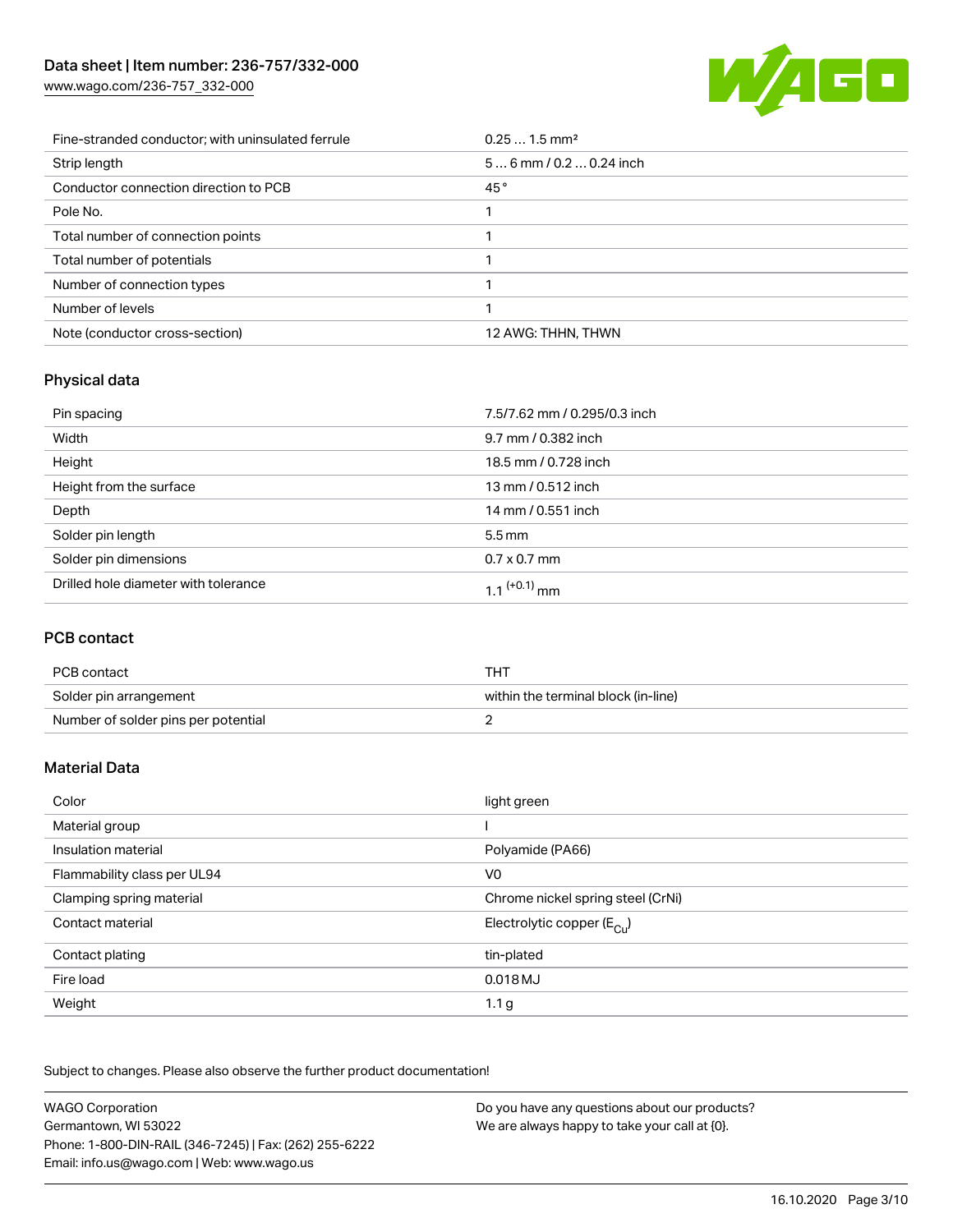

## Environmental Requirements

| Limit temperature range | . +105 °C<br>-60 |
|-------------------------|------------------|
|-------------------------|------------------|

### Commercial data

| Product Group         | 4 (Printed Circuit) |
|-----------------------|---------------------|
| Packaging type        | <b>BOX</b>          |
| Country of origin     | CН                  |
| <b>GTIN</b>           | 4044918784269       |
| Customs tariff number | 85369010000         |

### Approvals / Certificates

#### Country specific Approvals

| Logo | Approval                               | <b>Additional Approval Text</b> | Certificate<br>name |
|------|----------------------------------------|---------------------------------|---------------------|
| Æ    | <b>CSA</b><br>DEKRA Certification B.V. | C <sub>22.2</sub> No. 158       | 1673957             |

#### Ship Approvals

| Logo          | Approval                  | <b>Additional Approval Text</b> | Certificate<br>name |
|---------------|---------------------------|---------------------------------|---------------------|
| Ø             | BV<br>Bureau Veritas S.A. | IEC 60998                       | 11915/D0<br>BV      |
| <b>BUREAU</b> |                           |                                 |                     |

#### UL-Approvals

|      |                                |                                 | Certificate |
|------|--------------------------------|---------------------------------|-------------|
| Logo | Approval                       | <b>Additional Approval Text</b> | name        |
|      | UR                             | <b>UL 1059</b>                  | 20180629-   |
| ſ    | Underwriters Laboratories Inc. |                                 | E45172      |

### **Counterpart**

Subject to changes. Please also observe the further product documentation!

WAGO Corporation Germantown, WI 53022 Phone: 1-800-DIN-RAIL (346-7245) | Fax: (262) 255-6222 Email: info.us@wago.com | Web: www.wago.us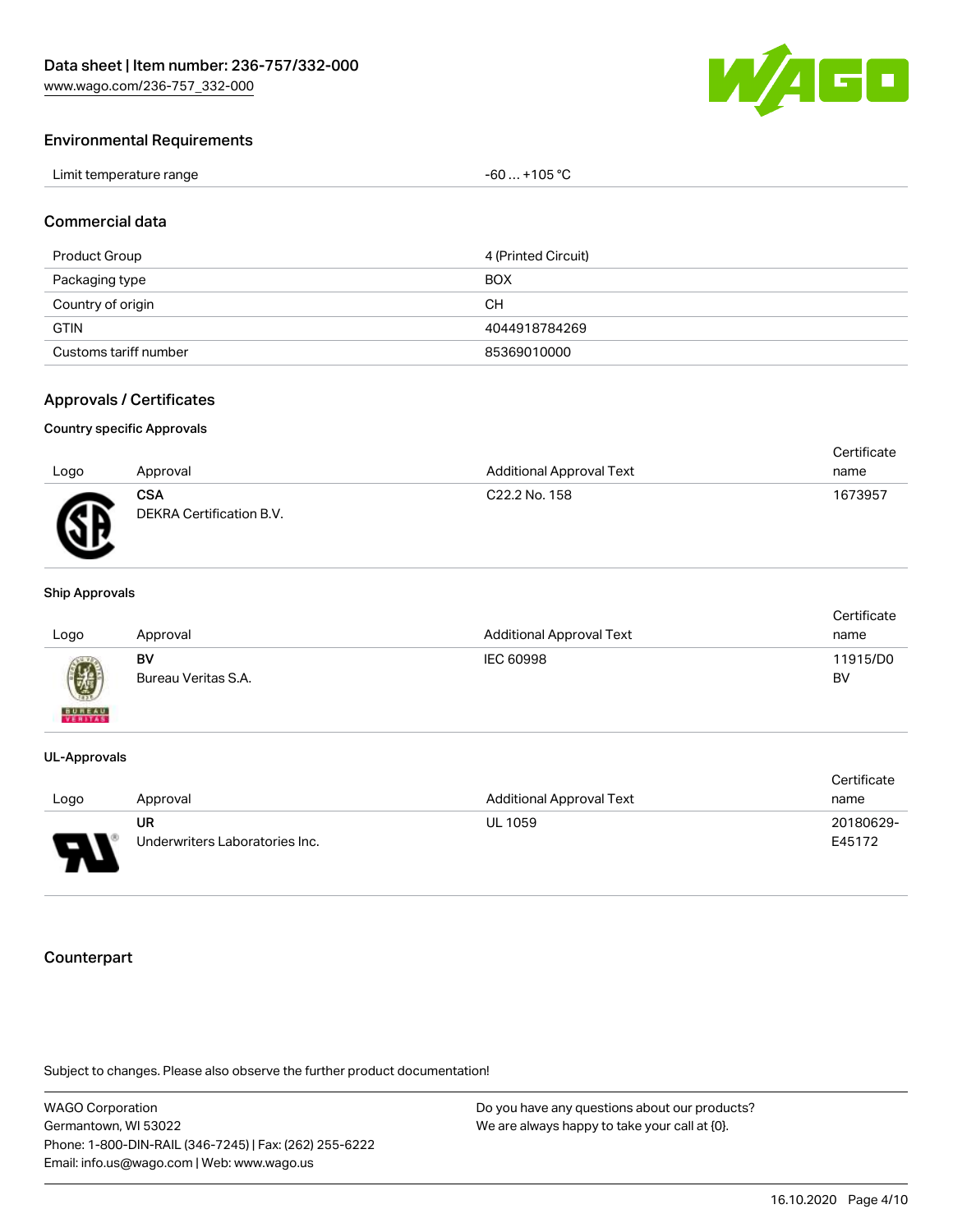

## Compatible products

|         | Item no.: 210-332/750-020<br>Marking strips; as a DIN A4 sheet; MARKED; 1-20 (80x); Height of marker strip: 3 mm; Strip length 182<br>mm; Horizontal marking; Self-adhesive; white | www.wago.com/210-332<br>/750-020 |
|---------|------------------------------------------------------------------------------------------------------------------------------------------------------------------------------------|----------------------------------|
|         | Item no.: 210-332/762-020<br>Marking strips; as a DIN A4 sheet; MARKED; 1-20 (80x); Height of marker strip: 3 mm; Strip length 182<br>mm; Horizontal marking; Self-adhesive; white | www.wago.com/210-332<br>/762-020 |
| check   |                                                                                                                                                                                    |                                  |
|         | Item no.: 231-125<br>Testing plug module with contact stud; Pin spacing 7.62 mm / 0.3 in; 2,50 mm <sup>2</sup> ; orange                                                            | www.wago.com/231-125             |
|         | Item no.: 231-161<br>Testing plug module with contact stud; for 236 Series; Pin spacing 7.5 mm / 0.295 in; gray                                                                    | www.wago.com/231-161             |
| ferrule |                                                                                                                                                                                    |                                  |
|         | Item no.: 216-101<br>Ferrule; Sleeve for 0.5 mm <sup>2</sup> / AWG 22; uninsulated; electro-tin plated; silver-colored                                                             | www.wago.com/216-101             |
|         | Item no.: 216-102<br>Ferrule; Sleeve for 0.75 mm <sup>2</sup> / AWG 20; uninsulated; electro-tin plated; silver-colored                                                            | www.wago.com/216-102             |
|         | Item no.: 216-103<br>Ferrule; Sleeve for 1 mm <sup>2</sup> / AWG 18; uninsulated; electro-tin plated                                                                               | www.wago.com/216-103             |
|         | Item no.: 216-104<br>Ferrule; Sleeve for 1.5 mm <sup>2</sup> / AWG 16; uninsulated; electro-tin plated; silver-colored                                                             | www.wago.com/216-104             |
|         | Item no.: 216-121<br>Ferrule; Sleeve for 0.5 mm <sup>2</sup> / AWG 22; uninsulated; electro-tin plated; silver-colored                                                             | www.wago.com/216-121             |
|         | Item no.: 216-122<br>Ferrule; Sleeve for 0.75 mm <sup>2</sup> / AWG 20; uninsulated; electro-tin plated; silver-colored                                                            | www.wago.com/216-122             |
|         | Item no.: 216-123<br>Ferrule; Sleeve for 1 mm <sup>2</sup> / AWG 18; uninsulated; electro-tin plated; silver-colored                                                               | www.wago.com/216-123             |
|         | Item no.: 216-124<br>Ferrule; Sleeve for 1.5 mm <sup>2</sup> / AWG 16; uninsulated; electro-tin plated                                                                             | www.wago.com/216-124             |
|         | Item no.: 216-131<br>Ferrule; Sleeve for 0.25 mm <sup>2</sup> / AWG 24; uninsulated; electro-tin plated; silver-colored                                                            | www.wago.com/216-131             |

Subject to changes. Please also observe the further product documentation!

| <b>WAGO Corporation</b>                                | Do you have any questions about our products? |
|--------------------------------------------------------|-----------------------------------------------|
| Germantown, WI 53022                                   | We are always happy to take your call at {0}. |
| Phone: 1-800-DIN-RAIL (346-7245)   Fax: (262) 255-6222 |                                               |
| Email: info.us@wago.com   Web: www.wago.us             |                                               |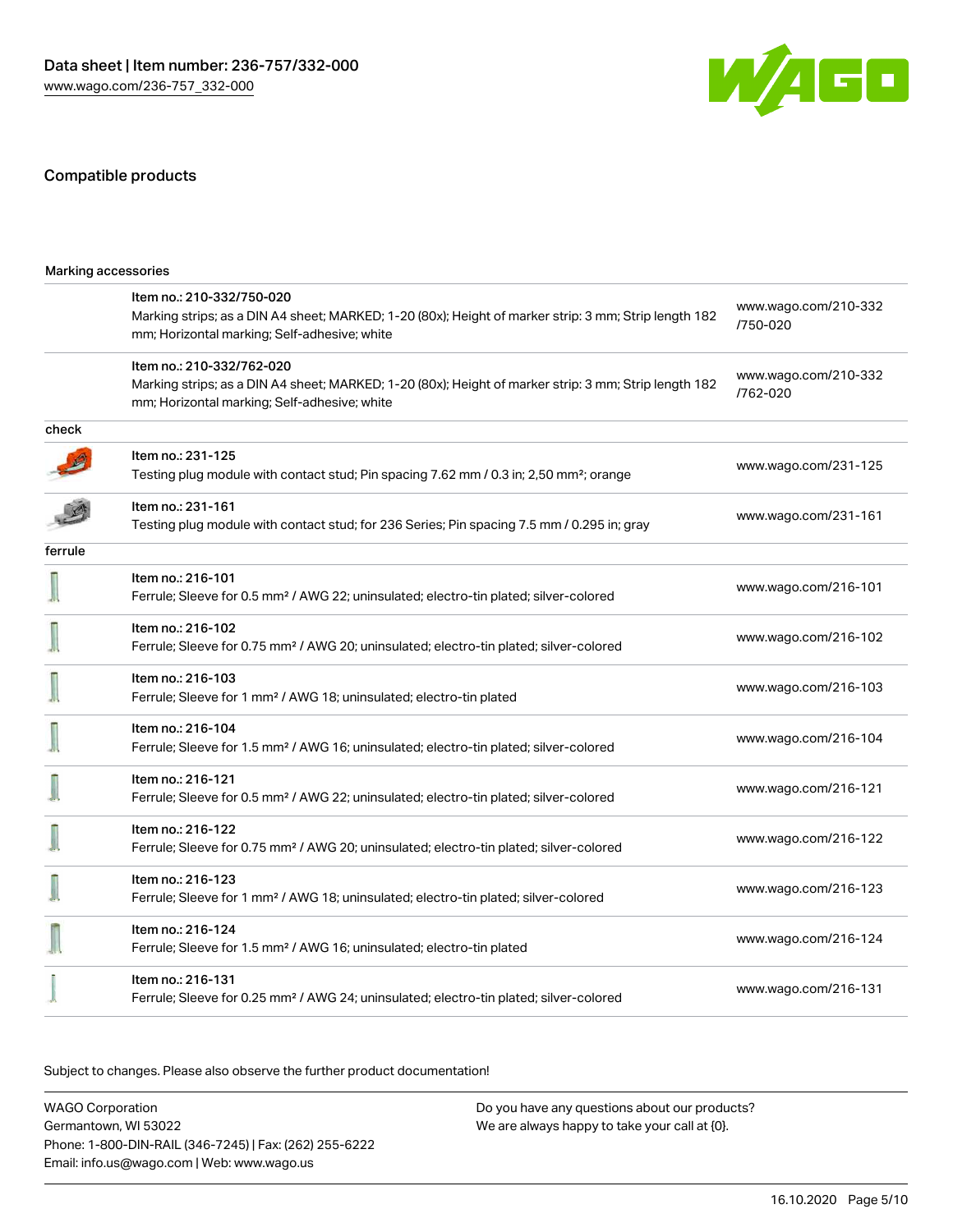## Data sheet | Item number: 236-757/332-000

[www.wago.com/236-757\\_332-000](http://www.wago.com/236-757_332-000)



|   | Item no.: 216-132<br>Ferrule; Sleeve for 0.34 mm <sup>2</sup> / AWG 24; uninsulated; electro-tin plated                                                                                           | www.wago.com/216-132 |
|---|---------------------------------------------------------------------------------------------------------------------------------------------------------------------------------------------------|----------------------|
|   | Item no.: 216-141<br>Ferrule; Sleeve for 0.5 mm <sup>2</sup> / 20 AWG; uninsulated; electro-tin plated; electrolytic copper; gastight<br>crimped; acc. to DIN 46228, Part 1/08.92                 | www.wago.com/216-141 |
|   | Item no.: 216-142<br>Ferrule; Sleeve for 0.75 mm <sup>2</sup> / 18 AWG; uninsulated; electro-tin plated; electrolytic copper; gastight<br>crimped; acc. to DIN 46228, Part 1/08.92                | www.wago.com/216-142 |
|   | Item no.: 216-143<br>Ferrule; Sleeve for 1 mm <sup>2</sup> / AWG 18; uninsulated; electro-tin plated; electrolytic copper; gastight<br>crimped; acc. to DIN 46228, Part 1/08.92                   | www.wago.com/216-143 |
|   | Item no.: 216-144<br>Ferrule; Sleeve for 1.5 mm <sup>2</sup> / AWG 16; uninsulated; electro-tin plated; electrolytic copper; gastight<br>crimped; acc. to DIN 46228, Part 1/08.92; silver-colored | www.wago.com/216-144 |
|   | Item no.: 216-151<br>Ferrule; Sleeve for 0.25 mm <sup>2</sup> / AWG 24; uninsulated; electro-tin plated                                                                                           | www.wago.com/216-151 |
|   | Item no.: 216-152<br>Ferrule; Sleeve for 0.34 mm <sup>2</sup> / AWG 24; uninsulated; electro-tin plated                                                                                           | www.wago.com/216-152 |
|   | Item no.: 216-201<br>Ferrule; Sleeve for 0.5 mm <sup>2</sup> / 20 AWG; insulated; electro-tin plated; white                                                                                       | www.wago.com/216-201 |
|   | Item no.: 216-202<br>Ferrule; Sleeve for 0.75 mm <sup>2</sup> / 18 AWG; insulated; electro-tin plated; gray                                                                                       | www.wago.com/216-202 |
|   | Item no.: 216-203<br>Ferrule; Sleeve for 1 mm <sup>2</sup> / AWG 18; insulated; electro-tin plated; red                                                                                           | www.wago.com/216-203 |
|   | Item no.: 216-204<br>Ferrule; Sleeve for 1.5 mm <sup>2</sup> / AWG 16; insulated; electro-tin plated; black                                                                                       | www.wago.com/216-204 |
|   | Item no.: 216-221<br>Ferrule; Sleeve for 0.5 mm <sup>2</sup> / 20 AWG; insulated; electro-tin plated; white                                                                                       | www.wago.com/216-221 |
|   | Item no.: 216-222<br>Ferrule; Sleeve for 0.75 mm <sup>2</sup> / 18 AWG; insulated; electro-tin plated; gray                                                                                       | www.wago.com/216-222 |
| n | Item no.: 216-223<br>Ferrule; Sleeve for 1 mm <sup>2</sup> / AWG 18; insulated; electro-tin plated; red                                                                                           | www.wago.com/216-223 |
|   | Item no.: 216-224<br>Ferrule; Sleeve for 1.5 mm <sup>2</sup> / AWG 16; insulated; electro-tin plated; black                                                                                       | www.wago.com/216-224 |
|   | Item no.: 216-241<br>Ferrule; Sleeve for 0.5 mm <sup>2</sup> / 20 AWG; insulated; electro-tin plated; electrolytic copper; gastight<br>crimped; acc. to DIN 46228, Part 4/09.90; white            | www.wago.com/216-241 |
|   | Item no.: 216-242<br>Ferrule; Sleeve for 0.75 mm <sup>2</sup> / 18 AWG; insulated; electro-tin plated; electrolytic copper; gastight<br>crimped; acc. to DIN 46228, Part 4/09.90; gray            | www.wago.com/216-242 |
|   |                                                                                                                                                                                                   |                      |

Item no.: 216-243

Subject to changes. Please also observe the further product documentation!

WAGO Corporation Germantown, WI 53022 Phone: 1-800-DIN-RAIL (346-7245) | Fax: (262) 255-6222 Email: info.us@wago.com | Web: www.wago.us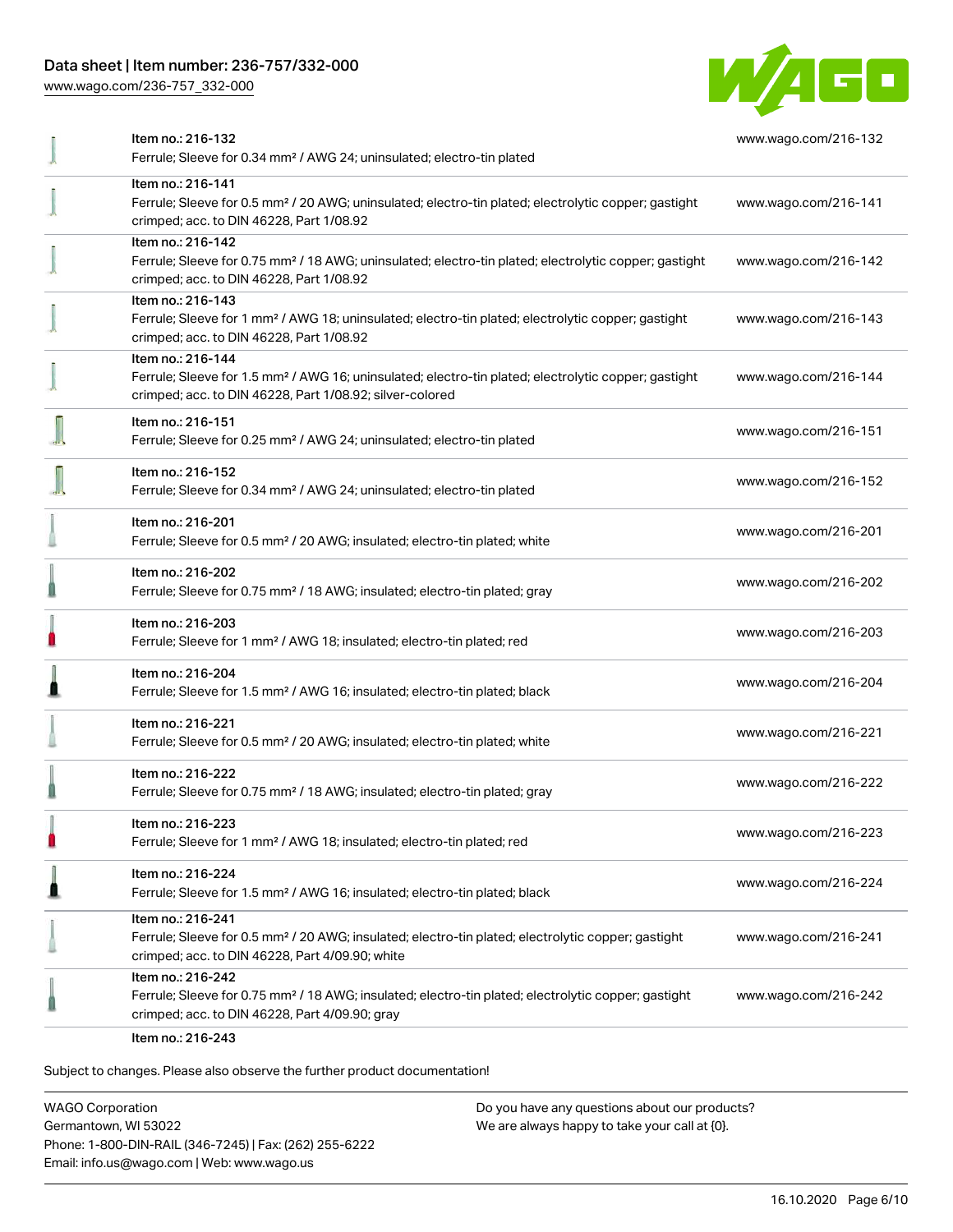## Data sheet | Item number: 236-757/332-000

[www.wago.com/236-757\\_332-000](http://www.wago.com/236-757_332-000)



|       | Ferrule; Sleeve for 1 mm <sup>2</sup> / AWG 18; insulated; electro-tin plated; electrolytic copper; gastight crimped; www.wago.com/216-243<br>acc. to DIN 46228, Part 4/09.90; red                      |                      |
|-------|---------------------------------------------------------------------------------------------------------------------------------------------------------------------------------------------------------|----------------------|
| ≞     | Item no.: 216-244<br>Ferrule; Sleeve for 1.5 mm <sup>2</sup> / AWG 16; insulated; electro-tin plated; electrolytic copper; gastight<br>crimped; acc. to DIN 46228, Part 4/09.90; black                  | www.wago.com/216-244 |
|       | Item no.: 216-262<br>Ferrule; Sleeve for 0.75 mm <sup>2</sup> / 18 AWG; insulated; electro-tin plated; electrolytic copper; gastight<br>crimped; acc. to DIN 46228, Part 4/09.90; gray                  | www.wago.com/216-262 |
| Ë     | Item no.: 216-263<br>Ferrule; Sleeve for 1 mm <sup>2</sup> / AWG 18; insulated; electro-tin plated; electrolytic copper; gastight crimped; www.wago.com/216-263<br>acc. to DIN 46228, Part 4/09.90; red |                      |
| ≞     | Item no.: 216-264<br>Ferrule; Sleeve for 1.5 mm <sup>2</sup> / AWG 16; insulated; electro-tin plated; electrolytic copper; gastight<br>crimped; acc. to DIN 46228, Part 4/09.90; black                  | www.wago.com/216-264 |
|       | Item no.: 216-284<br>Ferrule; Sleeve for 1.5 mm <sup>2</sup> / AWG 16; insulated; electro-tin plated; electrolytic copper; gastight<br>crimped; acc. to DIN 46228, Part 4/09.90; black                  | www.wago.com/216-284 |
|       | Item no.: 216-301<br>Ferrule; Sleeve for 0.25 mm <sup>2</sup> / AWG 24; insulated; electro-tin plated; yellow                                                                                           | www.wago.com/216-301 |
|       | Item no.: 216-302<br>Ferrule; Sleeve for 0.34 mm <sup>2</sup> / 22 AWG; insulated; electro-tin plated; green                                                                                            | www.wago.com/216-302 |
|       | Item no.: 216-321<br>Ferrule; Sleeve for 0.25 mm <sup>2</sup> / AWG 24; insulated; electro-tin plated; yellow                                                                                           | www.wago.com/216-321 |
|       | Item no.: 216-322<br>Ferrule; Sleeve for 0.34 mm <sup>2</sup> / 22 AWG; insulated; electro-tin plated; green                                                                                            | www.wago.com/216-322 |
| tools |                                                                                                                                                                                                         |                      |
|       | Item no.: 210-657<br>Operating tool; Blade: 3.5 x 0.5 mm; with a partially insulated shaft; short; multicoloured                                                                                        | www.wago.com/210-657 |
|       | Item no.: 210-658<br>Operating tool; Blade: 3.5 x 0.5 mm; with a partially insulated shaft; angled; short; multicoloured                                                                                | www.wago.com/210-658 |
|       | Item no.: 210-720<br>Operating tool; Blade: 3.5 x 0.5 mm; with a partially insulated shaft; multicoloured                                                                                               | www.wago.com/210-720 |
|       | Item no.: 236-332<br>Operating tool; natural                                                                                                                                                            | www.wago.com/236-332 |
|       | Item no.: 236-335<br>Operating tool; gray                                                                                                                                                               | www.wago.com/236-335 |

## Downloads Documentation

#### Additional Information

Subject to changes. Please also observe the further product documentation!

WAGO Corporation Germantown, WI 53022 Phone: 1-800-DIN-RAIL (346-7245) | Fax: (262) 255-6222 Email: info.us@wago.com | Web: www.wago.us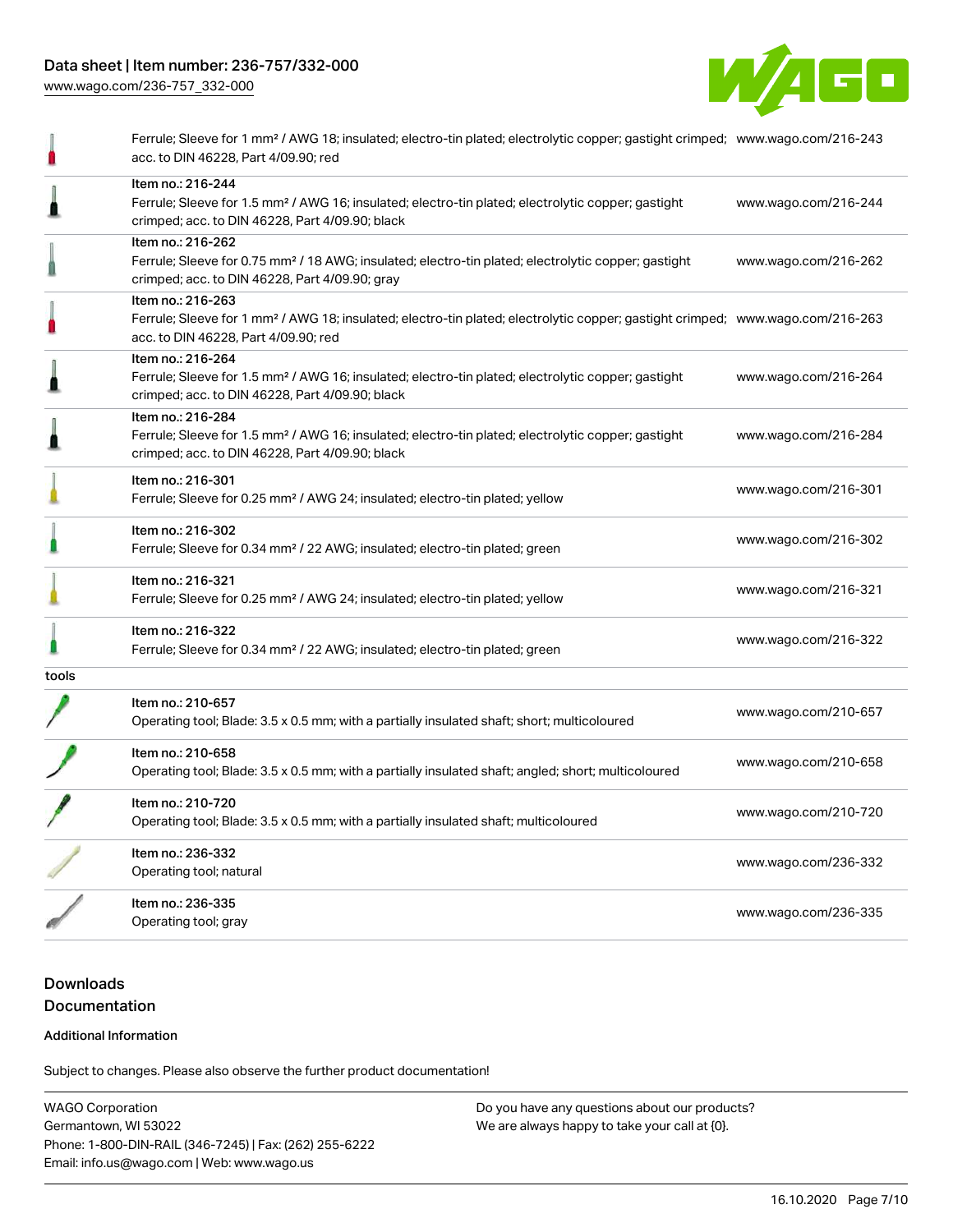

| www.wago.com/236-757_332-000                                                                                                                                           |             |               |          |
|------------------------------------------------------------------------------------------------------------------------------------------------------------------------|-------------|---------------|----------|
| Technical explanations                                                                                                                                                 | Apr 3, 2019 | pdf<br>3.6 MB | Download |
|                                                                                                                                                                        |             |               |          |
| <b>CAD files</b>                                                                                                                                                       |             |               |          |
| CAD data                                                                                                                                                               |             |               |          |
| 2D/3D Models 236-757/332-000                                                                                                                                           |             | <b>URL</b>    | Download |
| <b>CAE</b> data                                                                                                                                                        |             |               |          |
| EPLAN Data Portal 236-757/332-000                                                                                                                                      |             | <b>URL</b>    | Download |
| ZUKEN Portal 236-757/332-000                                                                                                                                           |             | <b>URL</b>    | Download |
| <b>PCB Design</b>                                                                                                                                                      |             |               |          |
| Symbol and Footprint 236-757/332-000                                                                                                                                   |             | <b>URL</b>    | Download |
| CAx data for your PCB design, consisting of "schematic symbols and PCB footprints",<br>allow easy integration of the WAGO component into your development environment. |             |               |          |
| Supported formats:                                                                                                                                                     |             |               |          |
| Accel EDA 14 & 15                                                                                                                                                      |             |               |          |
| Altium 6 to current version                                                                                                                                            |             |               |          |
| ш<br>Cadence Allegro                                                                                                                                                   |             |               |          |
| Ш<br>DesignSpark                                                                                                                                                       |             |               |          |
| Eagle Libraries                                                                                                                                                        |             |               |          |
| KiCad                                                                                                                                                                  |             |               |          |
| Mentor Graphics BoardStation                                                                                                                                           |             |               |          |
| Mentor Graphics Design Architect                                                                                                                                       |             |               |          |
| п<br>Mentor Graphics Design Expedition 99 and 2000                                                                                                                     |             |               |          |
| OrCAD 9.X PCB and Capture                                                                                                                                              |             |               |          |

- PADS PowerPCB 3, 3.5, 4.X, and 5.X
- **PADS PowerPCB and PowerLogic 3.0**
- PCAD 2000, 2001, 2002, 2004, and 2006
- $\blacksquare$ Pulsonix 8.5 or newer
- $\blacksquare$ **STL**
- $\blacksquare$ 3D STEP
- П TARGET 3001!
- $\blacksquare$ View Logic ViewDraw

Subject to changes. Please also observe the further product documentation!

WAGO Corporation Germantown, WI 53022 Phone: 1-800-DIN-RAIL (346-7245) | Fax: (262) 255-6222 Email: info.us@wago.com | Web: www.wago.us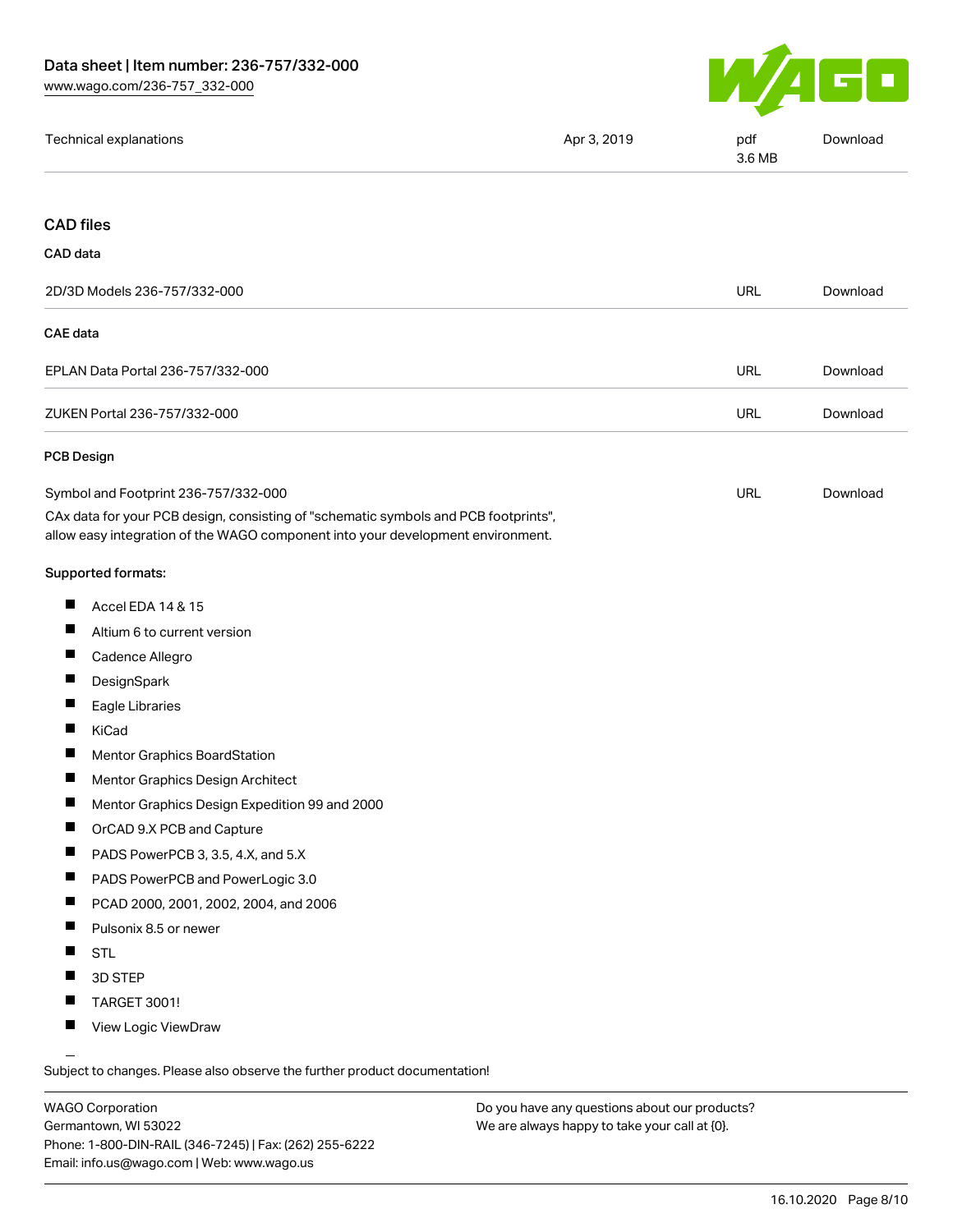- $\blacksquare$ Quadcept
- П Zuken CadStar 3 and 4
- $\blacksquare$ Zuken CR-5000 and CR-8000

PCB Component Libraries (EDA), PCB CAD Library Ultra Librarian

### Installation Notes

#### Conductor termination



Inserting a conductor via 3.5 mm screwdriver.

Screwdriver actuation parallel to conductor entry.

Screwdriver actuation perpendicular to conductor entry.

screwdriver.



Inserting a conductor via 3.5 mm Inserting a conductor via operating tool.



Compared to standard screwdrivers, these operating tools are far more convenient for wiring PCB terminal strips at factory.

#### Installation

Subject to changes. Please also observe the further product documentation!

WAGO Corporation Germantown, WI 53022 Phone: 1-800-DIN-RAIL (346-7245) | Fax: (262) 255-6222 Email: info.us@wago.com | Web: www.wago.us